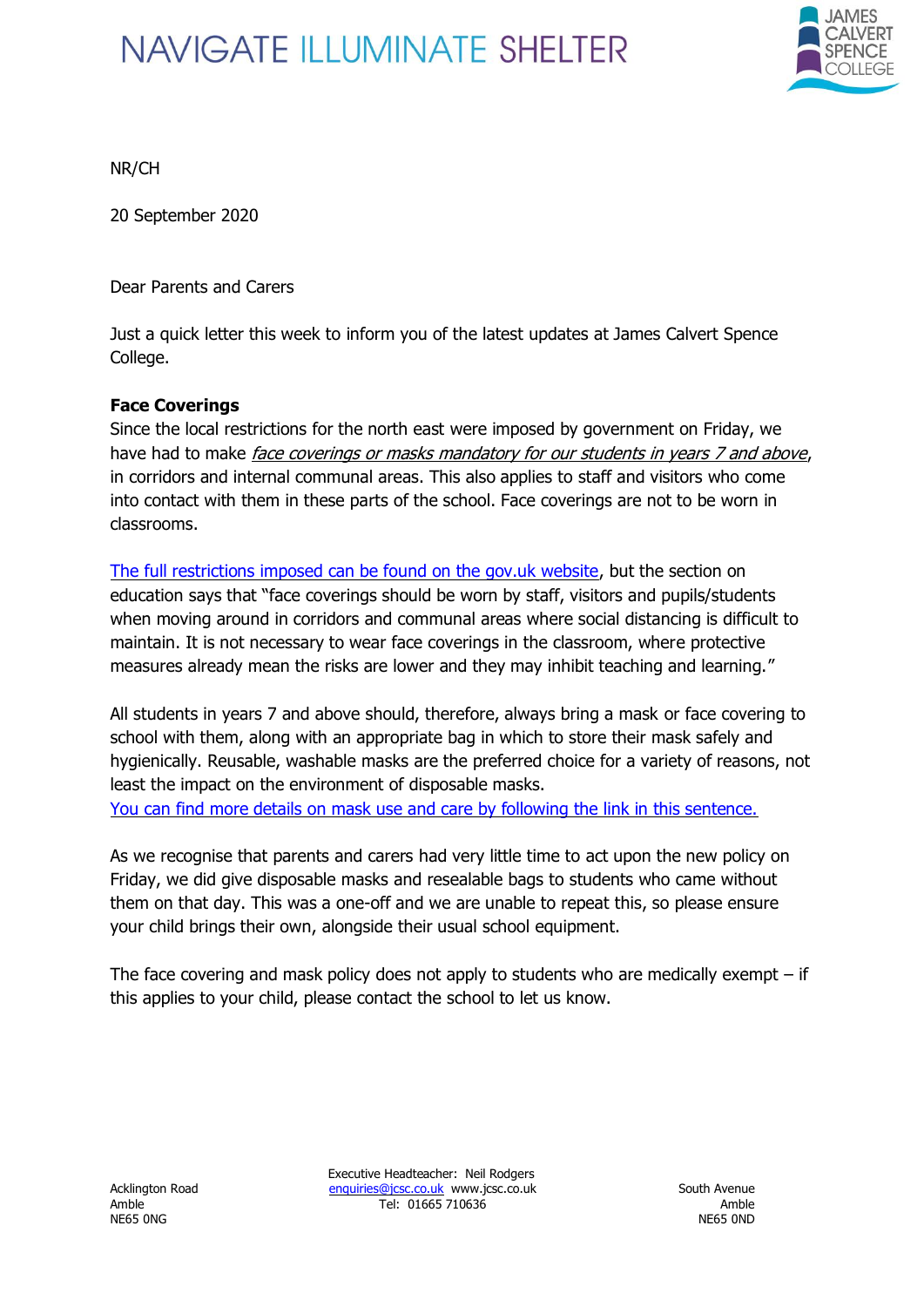

#### **Access to the school premises**

Please do not come to the school site or enter school buildings without a prior appointment. If you do, please don't be offended when you're asked to leave and receive contact by telephone at a mutually convenient time. Do remember that access to the site is a privilege and not a right – visitors who refuse to comply with the requests of staff when asked to leave can expect to receive a letter banning then from the site.

Additionally, all visitors who *are* invited to our site must wear a mask on entering the school buildings. You will understand that minimising external visitors and maximising social distancing helps keep us all safe.

#### **What to do if you think someone has coronavirus**

We are getting calls from understandably concerned parents whose children appear to have the usual cold and flu symptoms, but are worried they may have contracted covid-19. The attached document from the NHS gives some clear indications of what you need to look for if you suspect coronavirus – the three key symptoms of a specific cough, a high temperature and a loss of [or change in] taste or smell. If your child does not have any of these three symptoms, coronavirus is unlikely - they should be treated for a common cold and returned to school once they are well enough to attend.

#### **Coronavirus cases at JCSC**

At the time of writing this letter we have had no students with confirmed cases of coronavirus – and hopefully that will remain the case. We have had a few students selfisolating with suspected symptoms themselves, or because a member of their household has symptoms and is awaiting test results.

If we do have a student with a confirmed case, we have to identify the people who have been in close contact with them in recent days. Only those people who fulfil the definition of 'contact' will be required to self-isolate.

What is a 'contact'? [The definition can be found on the gov.uk website,](https://www.gov.uk/government/publications/guidance-for-contacts-of-people-with-possible-or-confirmed-coronavirus-covid-19-infection-who-do-not-live-with-the-person/guidance-for-contacts-of-people-with-possible-or-confirmed-coronavirus-covid-19-infection-who-do-not-live-with-the-person) but the sections that are most applicable to our school setting are:

"A 'contact' is a person who has been close to someone who has tested positive for COVID-19 anytime from 2 days before the person was symptomatic up to 10 days from onset of symptoms (this is when they are infectious to others). For example, a contact can be:

- a person who has had face-to-face contact (within one metre), with someone who has tested positive for COVID-19, including:
- having a face-to-face conversation within one metre
- contact within one metre for one minute or longer without face-to-face contact
- a person who has been within 2 metres of someone who has tested positive for COVID-19 for more than 15 minutes

NE65 0NG NE65 OND NE65 OND NE65 OND NE65 OND NE65 OND NE65 OND NE65 OND NE65 OND NE65 OND NE65 OND NE65 OND NE65

Executive Headteacher: Neil Rodgers Acklington Road [enquiries@jcsc.co.uk](mailto:enquiries@jcsc.co.uk) www.jcsc.co.uk South Avenue Amble Tel: 01665 710636 Amble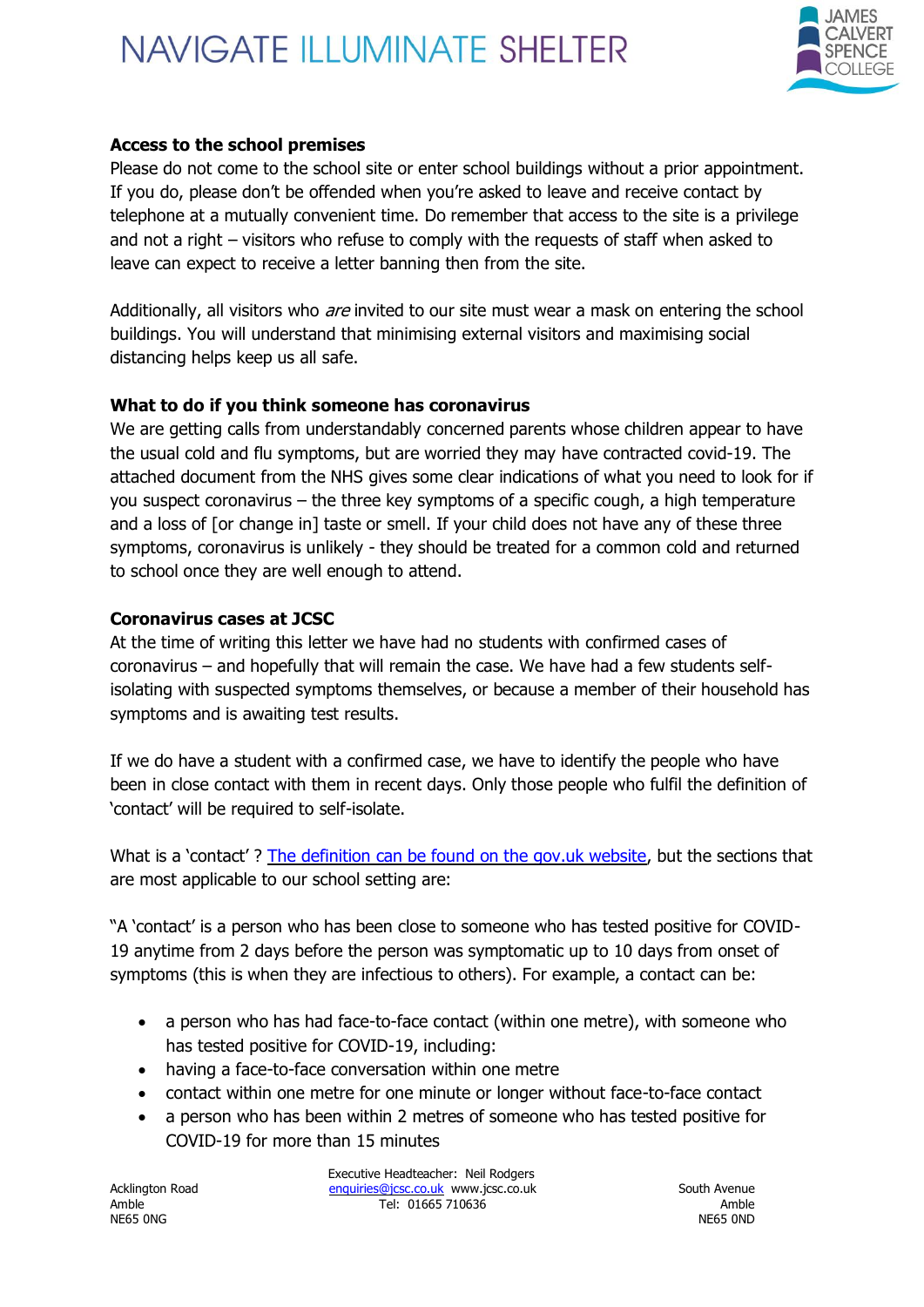

• a person who has travelled in a large vehicle near someone who has tested positive for COVID-19"

This is why we are insisting on social distancing [please remind your children of the importance outside of school too], ensuring all classes follow a strict seating plan in lessons and on the school buses, and are maintaining on the segregation of year groups throughout the day – it ensures that we minimise the number of contacts and therefore the effect on the learning of the vast majority of students. Should we have a positive case in our school community we will, of course, follow the guidance and alert the appropriate students and their parents to ensure that any potential outbreak is contained quickly and efficiently.

Our number one priority throughout this pandemic remains the safety of our students, staff and community and it continues to be so. Should government guidance or our local circumstances change, we will act accordingly to keep our community safe, keeping you informed at all times.

If you have any queries or comments, please don't hesitate to get in touch with us.

Best wishes

Neil Ports

NEIL RODGERS Executive Headteacher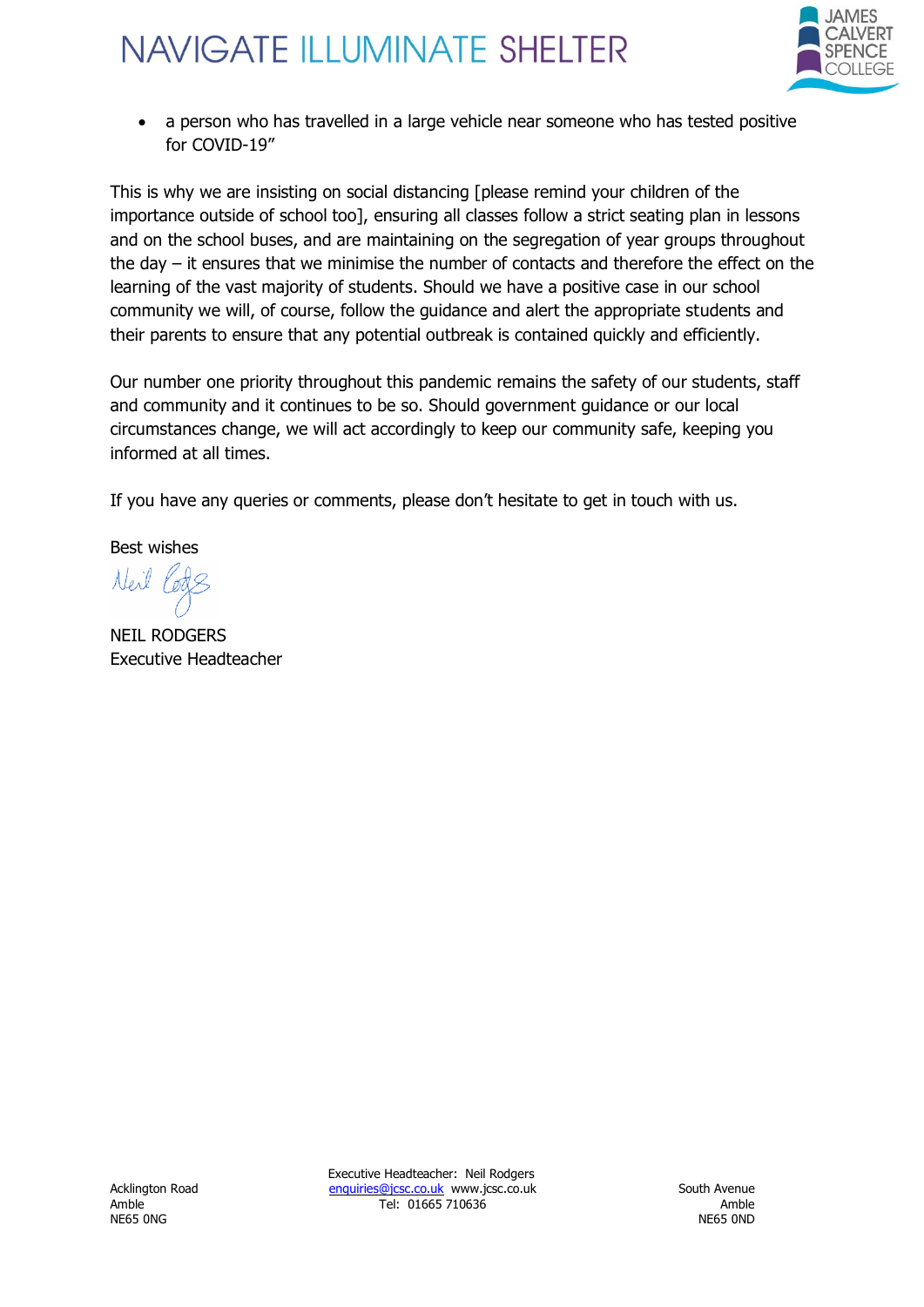

#### Common cold and COVID-19 symptoms?

We know that parents and schools are finding it difficult to work out which symptoms warrant testing for COVID-19. We acknowledge that this is not straightforward, and it is a really challenging time for parents and schools.

It is common for colds and similar viral infections to circulate across communities at this time of year. In many cases, children will be well enough to attend school and continue their learning with little or no interruption to their education. It is important to ensure that children are not unnecessarily kept away from school and exposed to inappropriate testing for COVID-19.

#### **COVID-19 symptoms**

If your child (or anyone in the household) has any of the main coronavirus symptoms listed below they need to self-isolate and get a test.

**Only children with any of these symptoms need a COVID-19 test.** • **new continuous cough** 

**Your child needs tested if they have a cough that has lasted for more than an hour, if they have had three or more coughing episodes in 24 hours, or if they are coughing more than usual. The cough is usually dry.** 

• **fever/high temperature** 

**A high temperature is feeling hot to the touch on your chest or back. If a thermometer is available take the temperature – a high temperature is 37.8C or higher. Your child may feel warm, cold or shivery.** 

• **loss of, or change in, sense of smell or taste** 

**This means your child has noticed they cannot smell or taste anything, or things smell or taste different to normal.** 

### **Common cold symptoms**

Children with simple cold symptoms such as a runny nose or sore throat or a mild cough without a fever who would normally have attended school in other times should go to school and do not be tested for COVID-19.

Executive Headteacher: Neil Rodgers Acklington Road **enquiries@jcsc.co.uk** www.jcsc.co.uk South Avenue Amble Tel: 01665 710636 Amble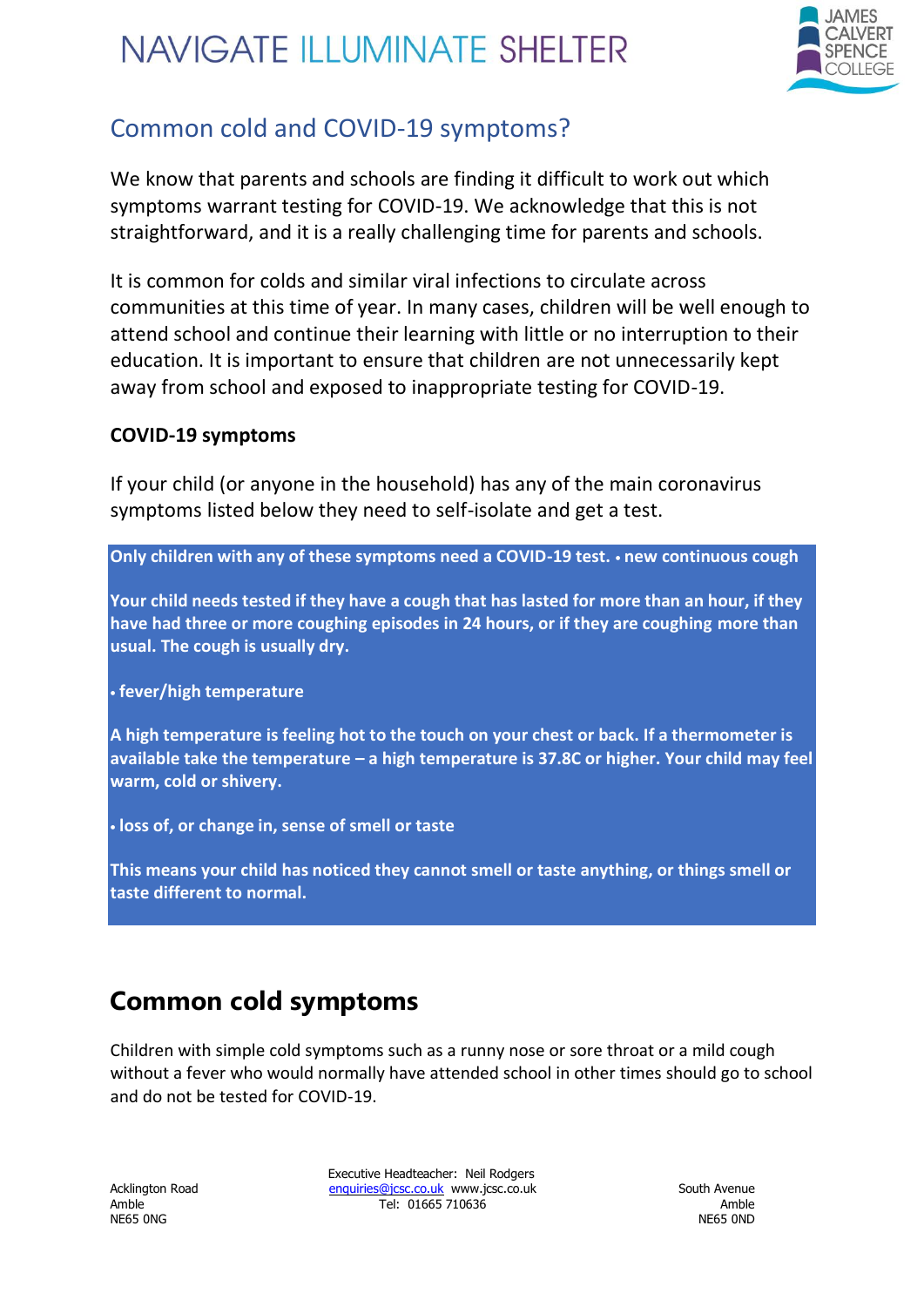

| What to do if                                                                          | <b>Action needed</b>                                                                                                                                                                                                                                                                                                                                                                          | <b>Back to</b><br>school                                                                                                                                                                                                                                                                   |
|----------------------------------------------------------------------------------------|-----------------------------------------------------------------------------------------------------------------------------------------------------------------------------------------------------------------------------------------------------------------------------------------------------------------------------------------------------------------------------------------------|--------------------------------------------------------------------------------------------------------------------------------------------------------------------------------------------------------------------------------------------------------------------------------------------|
| my child has<br><b>COVID-19</b><br>(coronavirus)<br>symptoms*                          | Child shouldn't attend school<br>Child should get a test<br>Whole household self-isolates<br>while waiting for test result<br>Inform school immediately<br>about test results                                                                                                                                                                                                                 | when child's<br>test comes back<br>negative                                                                                                                                                                                                                                                |
| my child tests<br>positive for<br>COVID-19<br>(coronavirus)                            | Child shouldn't attend school<br>Child self-isolates for at least<br>10 days from when symptoms*<br>started (or from day of test if no<br>symptoms)<br>Inform school immediately<br>about test results<br>Whole household self-isolates<br>for 14 days from day when<br>symptoms* started (or from day<br>of test if no symptoms) - even if<br>someone tests negative during<br>those 14 days | when child<br>feels better, and<br>has been<br>without a fever<br>for at least 48<br>hours<br>They can return to<br>school after 10<br>days even if they<br>have a cough or<br>loss of smell /<br>taste. These<br>symptoms can last<br>for several weeks<br>once the infection<br>is gone. |
| somebody in my<br>household has<br><b>COVID-</b><br>19 (coronavirus)<br>symptoms*      | Child shouldn't attend school<br>Household member with<br>symptoms should get a test<br>Whole household self-isolates<br>while waiting for test result<br>Inform school immediately<br>about test results                                                                                                                                                                                     | when<br>household<br>member test is<br>negative, and<br>child does not<br>have COVID-19<br>symptoms*                                                                                                                                                                                       |
| somebody in my<br>household has<br>tested<br>positive for<br>COVID-19<br>(coronavirus) | Child shouldn't attend school<br>Whole household self-isolates<br>for 14 days from day when<br>symptoms* started (or from day<br>of test if no symptoms) - even if<br>someone tests negative during<br>those 14 days                                                                                                                                                                          | when child has<br>completed 14<br>days of self-<br>isolation, even if<br>they test<br>negative during<br>the 14 days                                                                                                                                                                       |